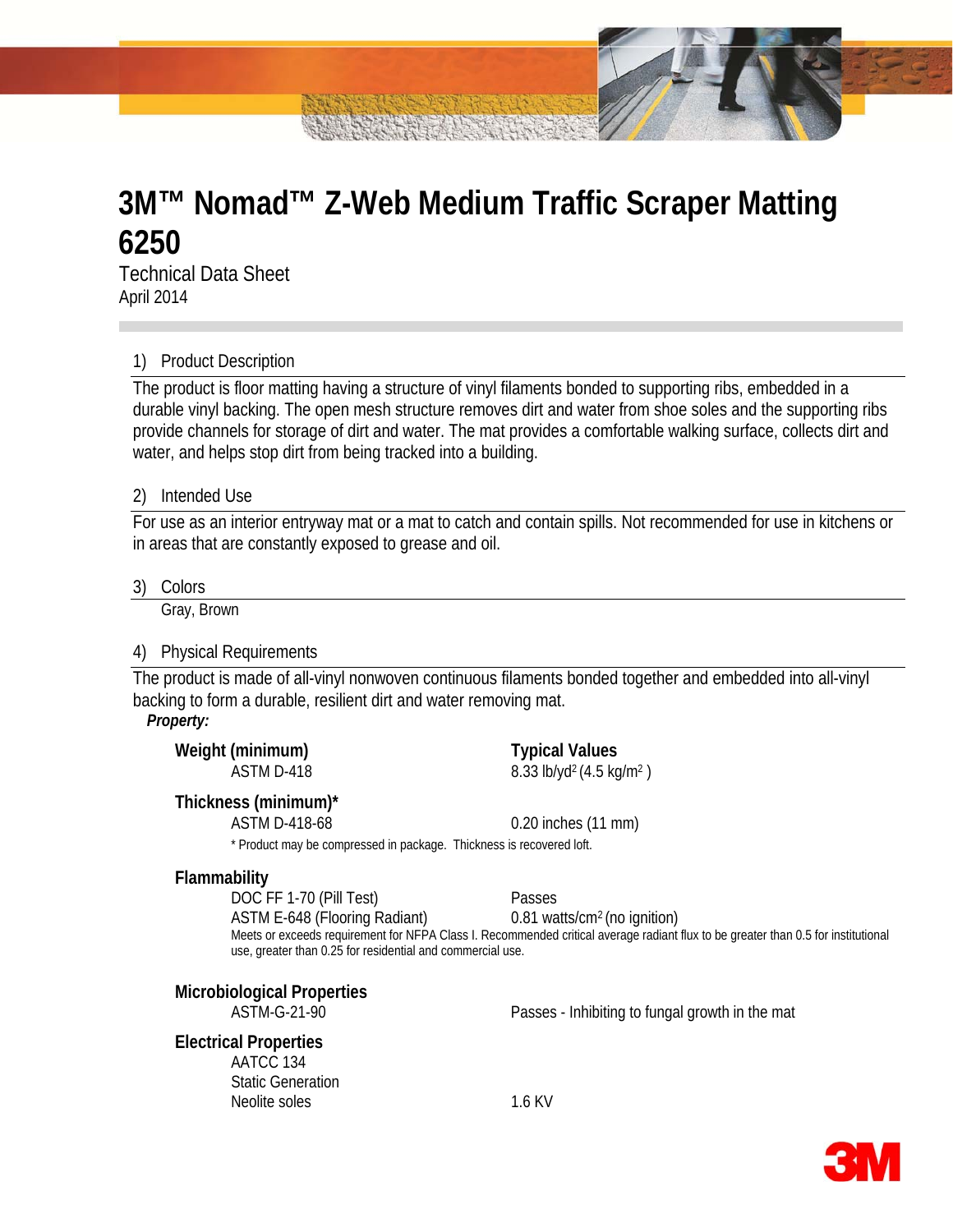# *Chemical Resistance -* All tests 7 days @ 72°F (22°C) unless otherwise noted

| Water                                                                                                                                 | Excellent |
|---------------------------------------------------------------------------------------------------------------------------------------|-----------|
| 1% Detergent Solution                                                                                                                 | Excellent |
| 5% Acetic Acid                                                                                                                        | Excellent |
| 5% Sodium Hydroxide                                                                                                                   | Excellent |
| 50% Ethyl Alcohol                                                                                                                     | Good      |
| Hydrocarbon Solvents (Odorless Mineral Spirits)                                                                                       | Poor      |
| Chlorinated Hydrocarbon Solvents (Methylene<br>Chloride, Perchloroethylene, Chloroform)                                               | Poor      |
| Gasoline                                                                                                                              | Poor      |
| Cooking Oil (peanut oil)                                                                                                              | Poor      |
| Excellent – No observed effect on product Good – Product stiffens or discolors slightly Poor –<br>Product becomes unsuitable for use. |           |

# 5) Installation

Open the box, roll the mat out in the area to be covered and allow it to reach room temperature. 3M™ Nomad™ Z-web Medium Traffic Scraper Matting 6250 is designed to be installed with the Z-web side up; this side will be on the outside of the roll when received.

- 4-sided embossed edges are on standard on smaller sized mats.
- Nosing for 4 sided edging is available for larger mats.#

# 6) Cleaning and Maintenance

# *Daily Maintenance*

- 1. **Vacuum daily**. Use an upright beater-brush dry vacuum adjusted to its most powerful setting. Move vacuum slowly over mat to allow time for dirt to be picked up.
- 2. In heavier traffic areas or at pivot points, rotate matting end for end when repositioning.
- 3. Important: Floor under mat must also be kept clean (swept and/or damp mopped underneath mat). The underside of the mat must be clean and damp mopped in heavy dust and debris areas.

# *Weekly Maintenance:*

- 1. Remove matting from service.
- 2. Turn matting over and run beater bar, dry vacuum on back side of matting.
- 3. Pick up matting.
- 4. Clean up dirt/debris from floor (sweep, vacuum, damp mop, etc.)
- 5. Place matting back in service and vacuum top surface of matting.

# *Wet Conditions for Mats and Rolls***:**

- 1. Use an extractor or wet vacuum to remove as much water as possible from mat.
- 2. Allow mat to dry. Hang up if necessary. Use of fan or blower will reduce dry time..